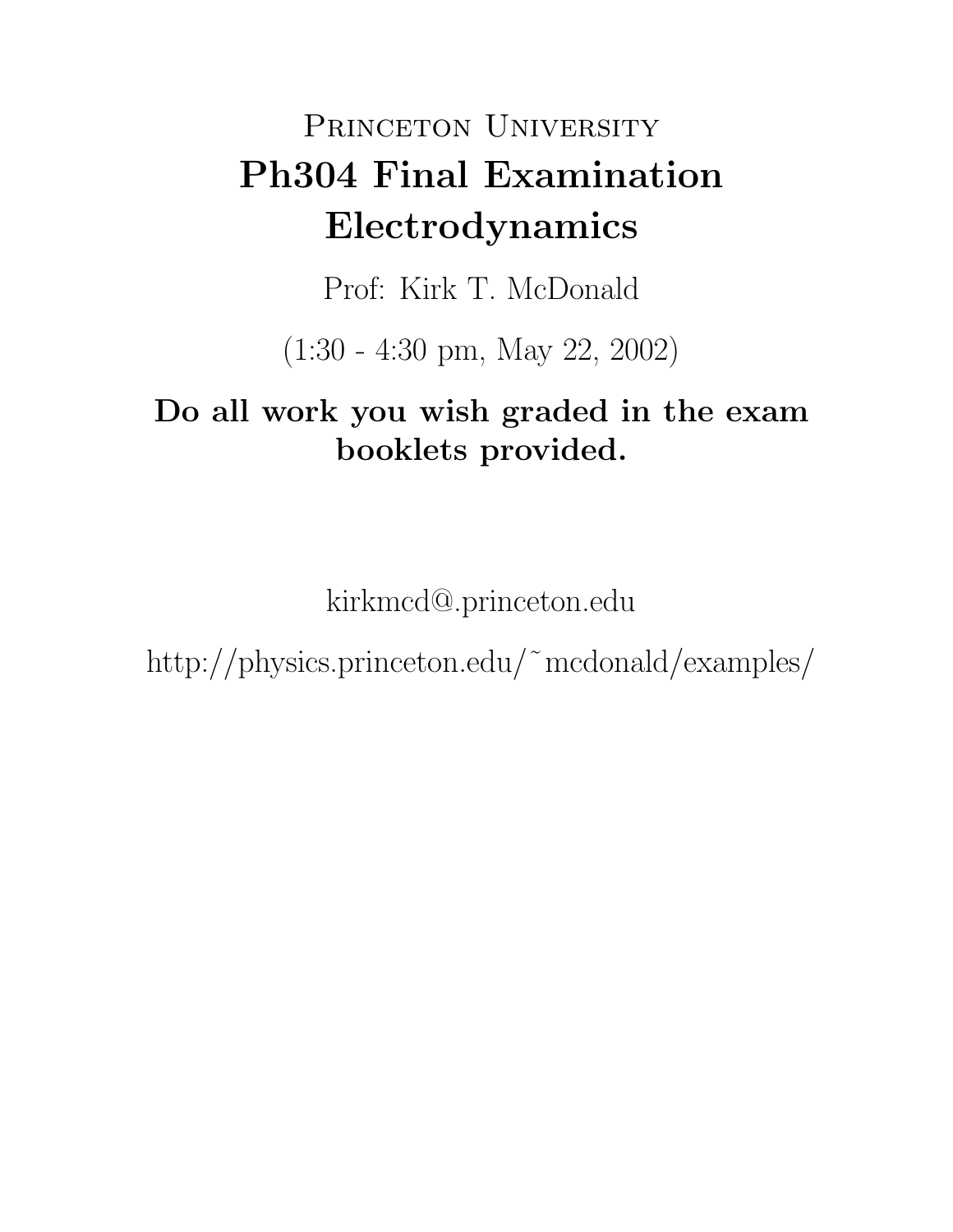#### **You may use either Gaussian or SI units on this exam.**

1. (10 pts.) A device for measuring the magnitude of AC current in a wire is based on a helical coil (solenoid) wound with  $N$  turns each of area  $A$ . The length  $L$  of the coil obeys  $L^2 \gg A$ . The return lead passes back along the axis:



The coil is then bent so as to surround a wire that carries an alternating current  $I(t) = I_0 \cos \omega t$ .



What is the voltage  $V(t)$  induced at the leads of the bent solenoid coil? Show that this voltage is independent of the exact shape of the coil, and independent of the position of the current-carrying wire. Give a physics reason why the return wire should pass down the center of the coil.

2. (20 pts.) Consider the Earth's ionosphere to be a dilute plasma of uniform density (ı.e., the interactions between electrons, and between electrons and ions can be ignored) with a static, uniform magnetic field  $\mathbf{B}_E$  (the Earth's field) in the  $+z$  direction. Discuss the propagation of circularly polarized plane radio waves parallel to  $\mathbf{B}_E$ , *i.e.*,

$$
\mathbf{E}_{\pm} = E_0(\hat{\mathbf{x}} \pm i\hat{\mathbf{y}})e^{i(kz - \omega t)},\tag{1}
$$

where the  $+$  sign corresponds to left-handed circular polarization.

Deduce the time dependence **r**(t) of the position of an ionized electron of charge  $-e$ and mass  $m$ , assuming the electron to be at rest on average (and the wave weak enough that the motion is nonrelativistic; also  $E_0 = cB_0 \ll cB_E$ ). You may wish to express **r**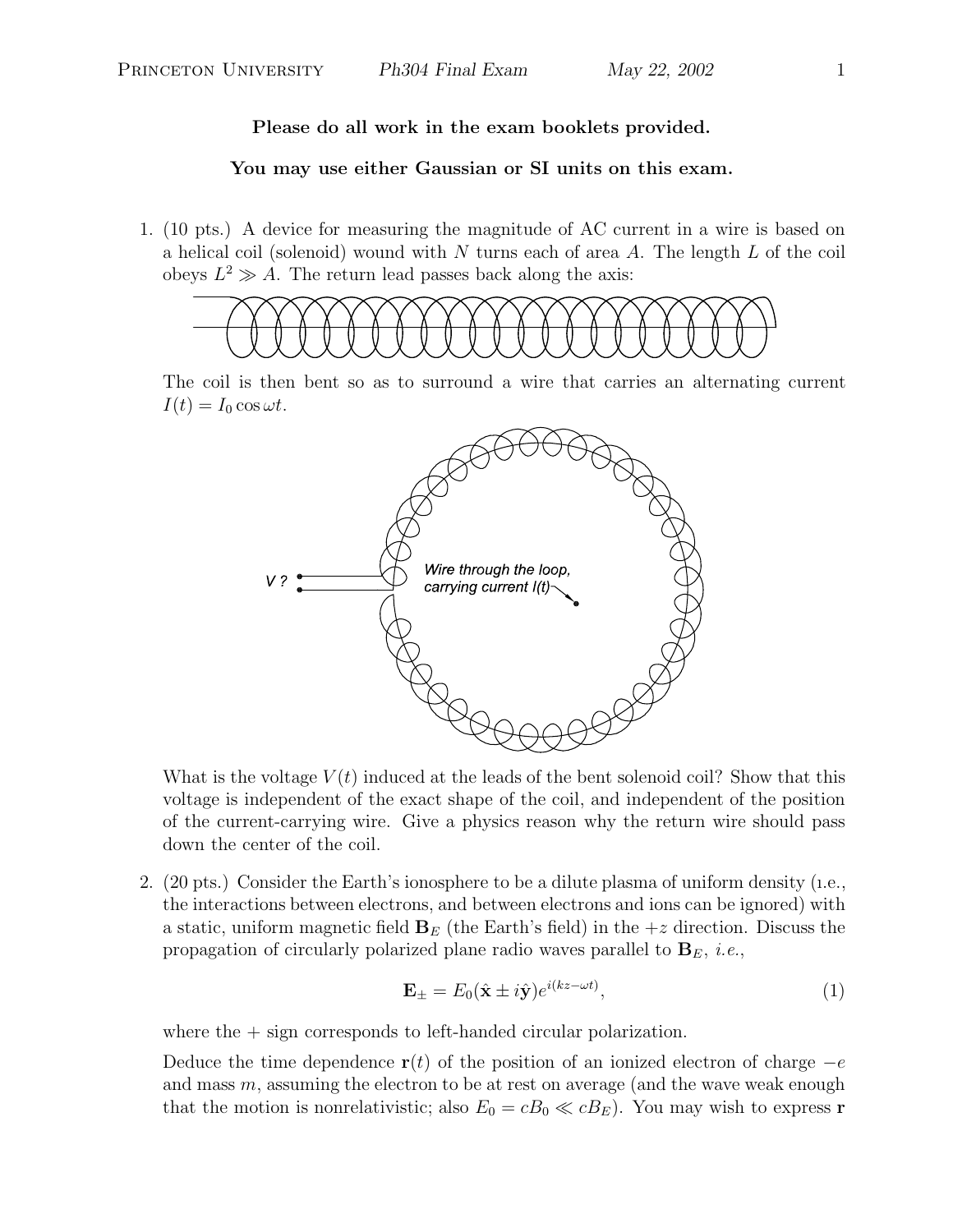in terms of the so-called Larmor (or cyclotron) frequency  $\omega_B = eB_E/m$  (=  $eB_E/mc$  in Gaussian units).

Give the frequency-dependent dielectric "constant"  $\epsilon_{\pm}$  and the index of refraction  $n_{\pm}$ for both polarizations, supposing the electron density is  $N$  per unit volume, so the plasma frequency is  $\omega_p^2 = Ne^2/\epsilon_0 m$  (=  $4\pi Ne^2/m$  in Gaussian units).

Deduce the phase velocity  $v_p$  and the group velocity  $v_q$  for waves of the two polarizations and frequencies small compared to  $\omega_B$  and  $\omega_p$ .

It turns out that  $\omega_B \approx \omega_p \approx 10^7$  Hz in the ionosphere. Estimate the difference in arrival times for signals of  $10^5$  and  $2 \times 10^5$  Hz originating simultaneously (in lightning flashes) at the opposite side of the Earth. [The curvature of the Earth permits the ionosphere to guide the waves in a circle of radius  $R_E \gg \lambda$ . This illustrates the "whistler" or "chirp" effect well known to ham radio operators.

3. (20 pts.) A plane wave of frequency  $\omega$  propagates in the  $+z$  direction in vacuum and is incident on a free electron (charge  $e$ , mass  $m$ ) whose average position is at the origin. Deduce the differential scattering cross section  $d\sigma/d\Omega$ , and the total cross section  $\sigma$ , assuming that the motion of the electron is nonrelativistic. The wave is unpolarized, which can be taken to mean that it consists of a wave linearly polarized in the  $x$ direction plus a wave linearly polarized in the  $\gamma$  direction, each with one half the total wave intensity.

In particular, consider an observer in the  $x-z$  plane whose line of sight to the origin makes angle  $\theta$  to the  $+z$  axis. Give the differential scattering cross section separately for the incident waves polarized in the  $x$  and  $y$  directions; the cross section for the unpolarized wave is then the average of these two results.

Also, give the differential scattering cross section for left- and right-handed circular polarization of the incident wave (as defined in problem 2).

Recall that the differential scattering cross section is defined to be ratio of the power scattered into unit solid angle and the incident power per unit area:

$$
\frac{d\sigma}{d\Omega} = \frac{dP_{\text{scattered}}/d\Omega}{P_{\text{incident}}}.
$$
\n(2)

[Not for credit: A medium with a dielectric constant and an index of refraction, as in problem 2, consists of many scattering centers, one of which was considered in this problem. Hence, the combined behavior of incident wave + scattered waves must provide an alternative explanation of the index of refraction....]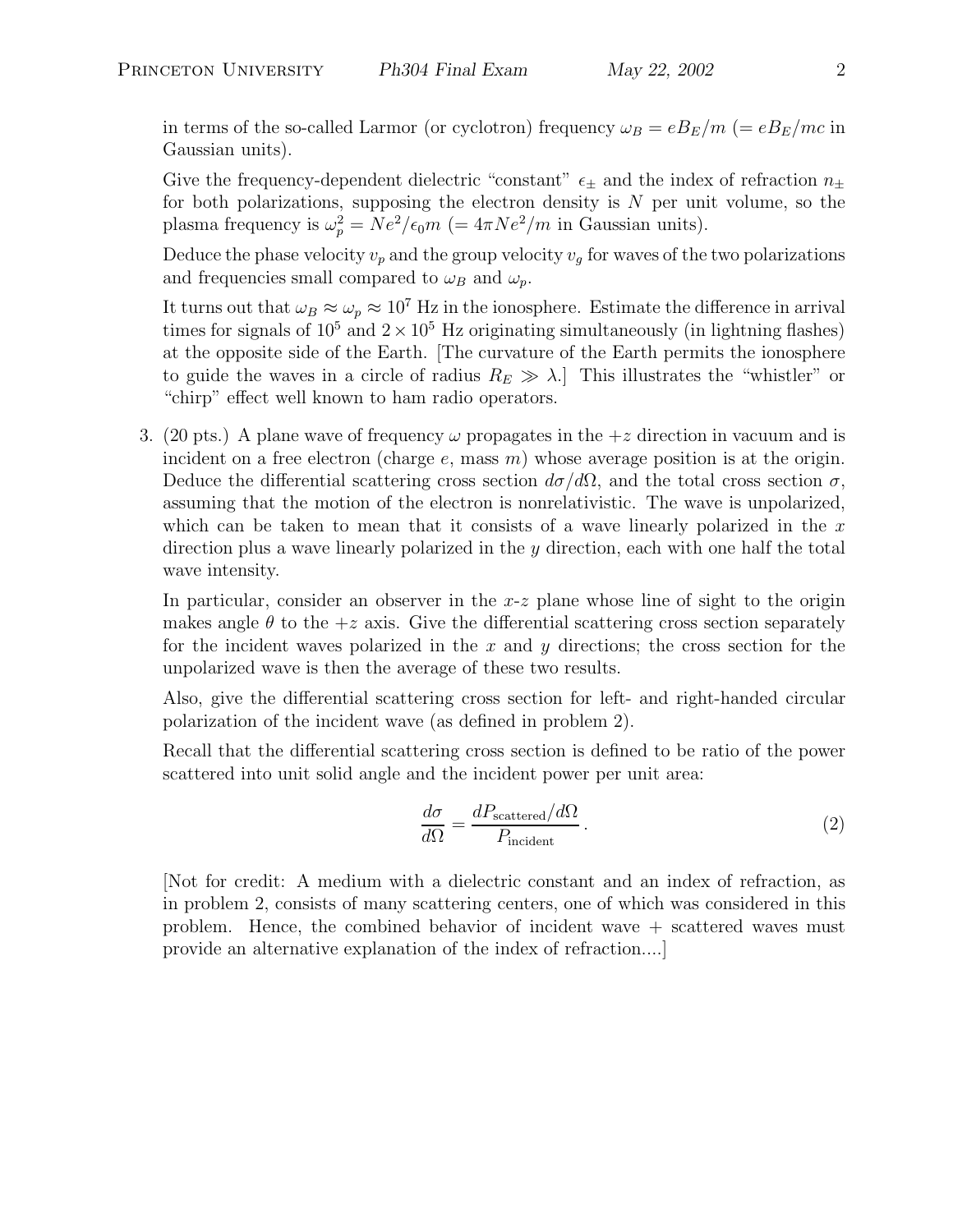#### **Solutions**

#### 1. **The Amp Clamp.**



The changing current in the "test" wire causes a changing magnetic field, which induces an electric field, according to Faraday. The voltage  $V$  at the leads to the amp clamp coil is (in Gaussian units)

$$
V = \oint \mathbf{E} \cdot d\mathbf{l} = -\frac{1}{c} \frac{d\Phi_M}{dt},
$$
\n(3)

where the magnetic flux linked by the amp clamp is

$$
\Phi_M = \sum_{\text{small loops}} \int \mathbf{B} \cdot d\mathbf{A} \approx \oint_{\text{large loop}} \frac{dN}{dl} dl \mathbf{B} \cdot \hat{\mathbf{l}} A \approx \frac{NA}{L} \oint_{\text{large loop}} \mathbf{B} \cdot d\mathbf{l} = \frac{4\pi}{c} \frac{NA}{L} I(t).
$$
\n(4)

We have used Ampere's law in the last step of eq. (4), assuming it to hold in its static form for low-frequency currents as well. For current  $I = I_0 \cos \omega t$  in the wire, the voltage in the amp clamp is therefore

$$
V(t) = \frac{4\pi N A \omega I_0 \sin \omega t}{c^2 L} \left( = \frac{\mu_0 N A \omega I_0 \sin \omega t}{L} \text{ in SI units} \right).
$$
 (5)

Note that we do not have to include a term in  $\Phi_M$  due to flux linked by the large loop – because of the return wire down the center of the small loops the amp clamp does not link any flux due to magnetic field lines perpendicular to the plane of the clamp. Rather, the use of Ampere's law in eq. (4) shows that the clamp links flux only for wires that pass through the clamp, and that the amount of this flux linkage is independent of the position of the wire relative to the clamp. Further, the amount of flux linked is independent of any possible tilt of the wire with respect to the plane of the clamp.

Another way to think about this problem recalls the concept of mutual inductance. Labelling the amp clamp as loop 1 and the test wire (which we presume is part of a loop rather than an antenna) as loop 2, then

$$
V_1 = -M_{12}\dot{I}_2,\t\t(6)
$$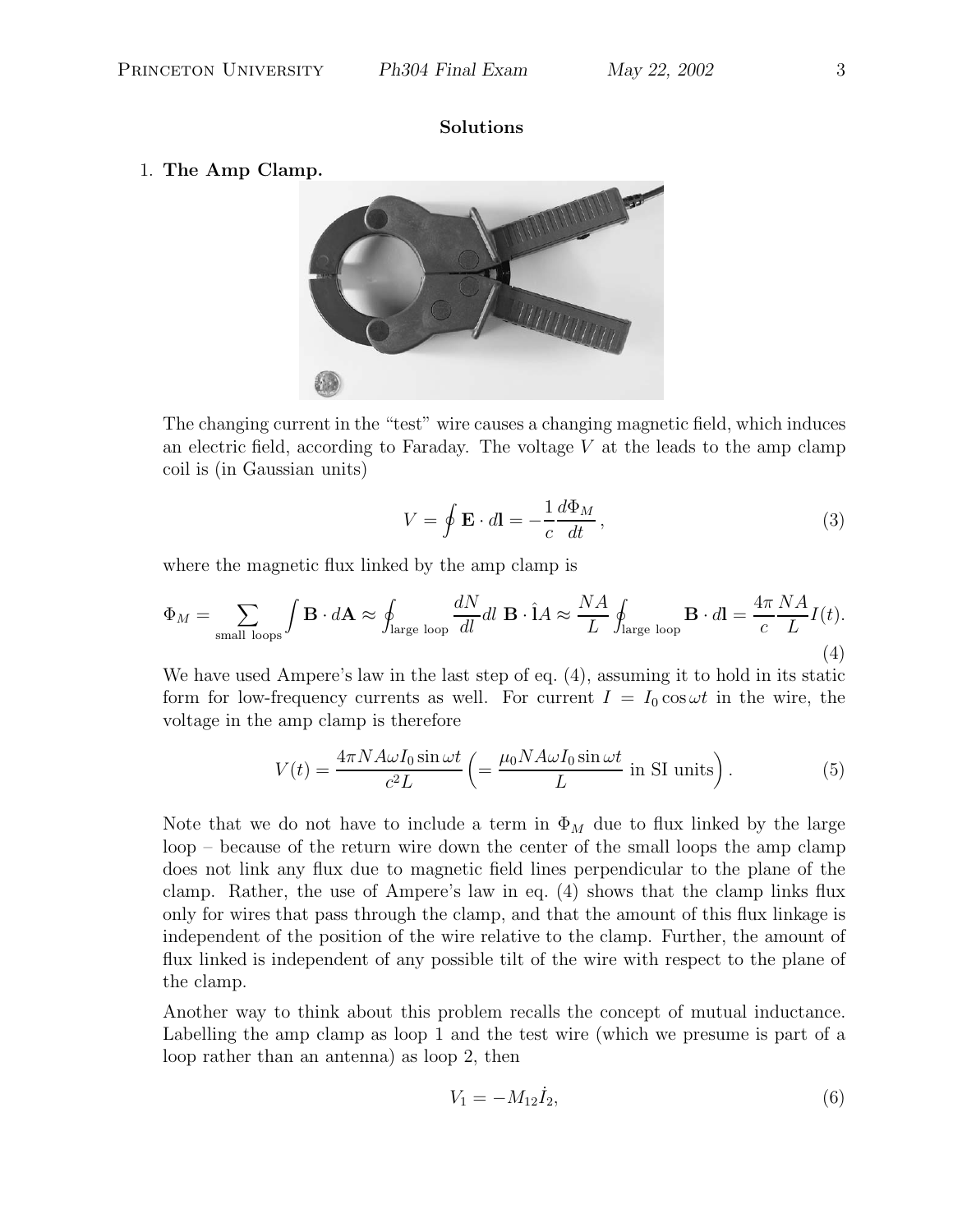where  $M_{12} = \Phi_1/cI_2$  is the mutual inductance between loops 1 and 2. But  $M_{12} =$  $M_{21} = \Phi_2/cI_1$ . Clearly the flux  $\Phi_2$  in loop 2, the loop that contains the test wire, due to a current  $I_1$  in the amp clamp is independent of the exact position of the test wire – since the flux is entirely inside the winding of the amp clamp. Hence,  $M_{12}$ , and also  $V_1$ in the amp clamp, is independent of the position of the test wire, so long as it passes through the loop of the amp clamp.

Note that the voltage found above arises between the terminals of the amp clamp even if the coil is open circuit. In practice, a high-impedance voltmeter would be connected across the terminals to measure the voltage. In this case, only a neglible current flows in the amp clamp, and we need not worry about any effect due to the magnetic field of this tiny current.

Mathematical footnote: It may be instructive to make an explicit calculation of the flux linked by the amp clamp due to a wire perpendicular to the plane of the clamp at distance  $\alpha$  from its center. The clamp has radius  $R$ . We first consider a small loop of area **A** such that the radius vector **R** to this loop makes angle  $\theta$  to the vector **a** that points from the center of the loop to the wire.



The flux  $d\Phi$  through this loop due to current I in the wire is

$$
d\Phi = \mathbf{B} \cdot \mathbf{A} = \frac{2IA}{cr}\hat{\mathbf{r}} \cdot \hat{\mathbf{R}},\tag{7}
$$

where the distance from the wire to the loop is

$$
r = \sqrt{R^2 - 2aR\cos\theta + a^2}.
$$
 (8)

Since  $\mathbf{r} = \mathbf{R} - \mathbf{a}$ , we have

$$
\hat{\mathbf{r}} \cdot \hat{\mathbf{R}} = \frac{\mathbf{R} - \mathbf{a}}{r} \cdot \hat{\mathbf{R}} = \frac{R - a \cos \theta}{r},
$$
\n(9)

And the flux linked by the small loop is

$$
d\Phi = \frac{2IA}{c} \frac{R - a\cos\theta}{R^2 - 2aR\cos\theta + a^2}.
$$
 (10)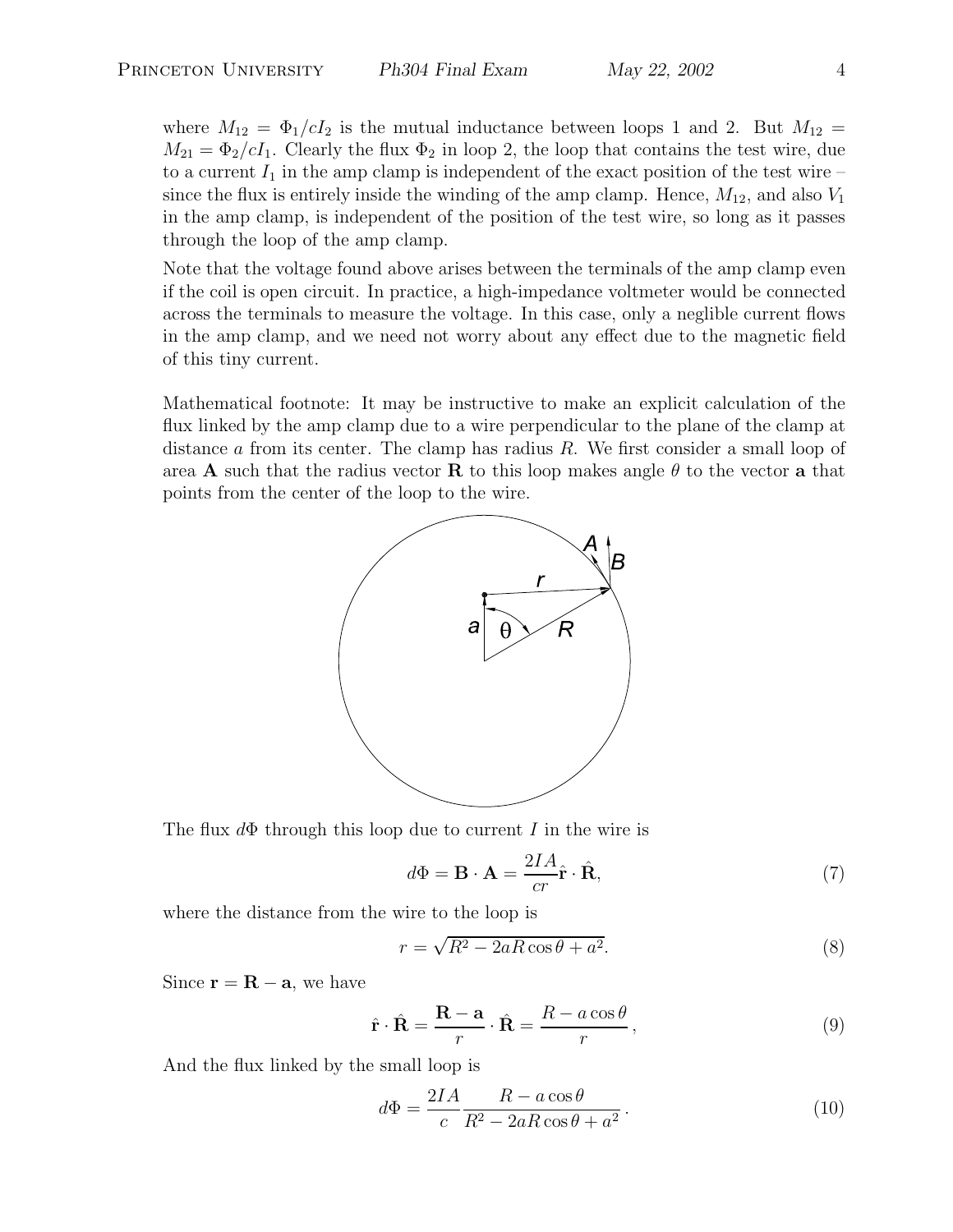The total flux linked by the amp clamp is obtained by integration over  $\theta$ , noting that the number of turns in interval  $d\theta$  is  $N d\theta/2\pi$ :

$$
\Phi = \int d\Phi = \frac{NIA}{\pi c} \int_0^{2\pi} d\theta \frac{R - a\cos\theta}{R^2 - 2aR\cos\theta + a^2} \n= \frac{NIA}{\pi cR} \int_0^{2\pi} d\theta \frac{1 - \frac{a}{R}\cos\theta}{1 - 2\frac{a}{R}\cos\theta + \frac{a^2}{R^2}} = \frac{NIA}{\pi ca} \int_0^{2\pi} d\theta \frac{\frac{R}{a} - \cos\theta}{1 - 2\frac{R}{a}\cos\theta + \frac{R^2}{a^2}}.
$$
\n(11)

According to Gradshteyn and Ryzhik 3.792,

$$
\int_0^{2\pi} d\theta \frac{1}{1 - 2a\cos\theta + a^2} = \frac{2\pi}{1 - a^2} \qquad (a^2 < 1). \tag{12}
$$

Hence, the identity

$$
2\pi = \int_0^{2\pi} d\theta \frac{1 - 2a\cos\theta + a^2}{1 - 2a\cos\theta + a^2}
$$
  
=  $(1 + a^2) \int_0^{2\pi} d\theta \frac{1}{1 - 2a\cos\theta + a^2} - 2a \int_0^{2\pi} d\theta \frac{\cos\theta}{1 - 2a\cos\theta + a^2}$  (13)

tells us that

$$
\int_0^{2\pi} d\theta \frac{\cos \theta}{1 - 2a \cos \theta + a^2} = \frac{2\pi a}{1 - a^2} \qquad (a^2 < 1). \tag{14}
$$

Using the integrals (12) and (14), we find that when  $a < R$  the next to last form of eq. (11) yields

$$
\Phi = \frac{NIA}{\pi cR} \int_0^{2\pi} d\theta \frac{1 - \frac{a}{R}\cos\theta}{1 - 2\frac{a}{R}\cos\theta + \frac{a^2}{R^2}} = \frac{NIA}{\pi cR} \left( \frac{2\pi}{1 - \frac{a^2}{R^2}} - \frac{2\pi \frac{a^2}{R^2}}{1 - \frac{a^2}{R^2}} \right) = \frac{2NIA}{cR} = \frac{4\pi NIA}{cL},\tag{15}
$$

which is independent of a (so long as  $a < R$ ). Likewise, the last form of eq. (11) yields

$$
\Phi = \frac{NIA}{\pi ca} \int_0^{2\pi} d\theta \frac{\frac{R}{a} - \cos\theta}{1 - 2\frac{R}{a}\cos\theta + \frac{R^2}{a^2}} = \frac{NIA}{\pi ca} \left(\frac{2\pi \frac{R}{a}}{1 - \frac{R^2}{a^2}} - \frac{2\pi \frac{R}{a}}{1 - \frac{R^2}{a^2}}\right) = 0,\tag{16}
$$

for any  $a > R$ .

2. **Whistlers.** We solve this problem by relating the index of refraction to the dielectric constant, which is related to the polarization of the medium, which is due to the generation of dipole moments of the individual electrons by the incident wave. So, we start the analysis by considering the motion of a single electron, as acted on by the wave and by the static magnetic field, neglecting the force between electrons, and that between electrons and ions, as the plasma is dilute.

Before adding up the dipole moments of the individual electrons, we pause to reflect on the relation between the radiation of an individual oscillating electron and the incident wave, which gives us a clue that only one of the two polarizations of the incident wave can propagate through the ionosphere. The usual analysis of this problem (see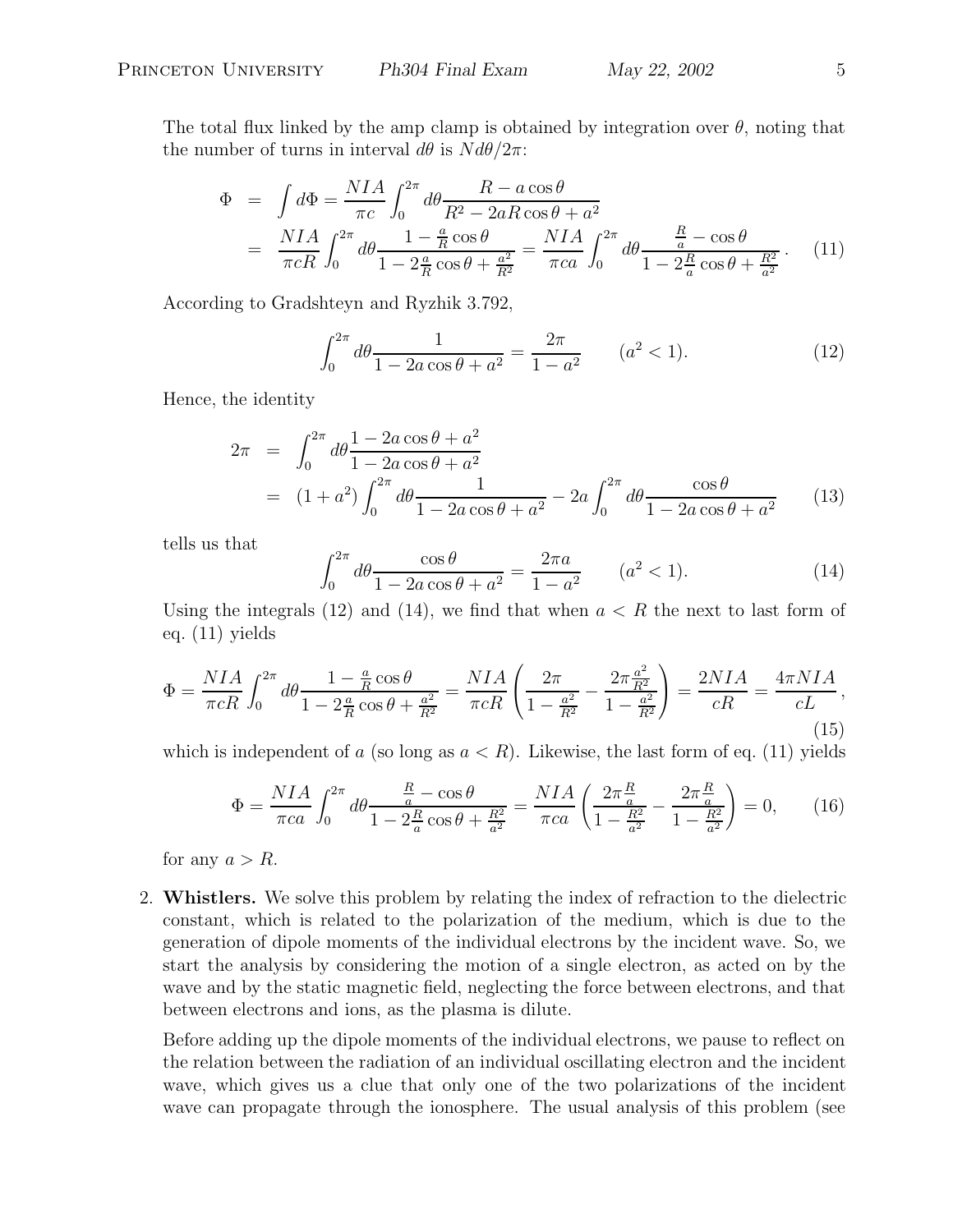sec. 7.6 of the textbook of Jackson) makes no such pause, which is not strictly necessary although it may give a more physical reason for the behavior that the equations reveal.

The equation of motion of an ionized electron in a circularly polarized plane wave is (in Gaussian units)

$$
m\ddot{\mathbf{r}} - (-e)\frac{\dot{\mathbf{r}}}{c} \times B_E \hat{\mathbf{z}} = -eE_0(\hat{\mathbf{x}} \pm i\hat{\mathbf{y}})e^{i(kz - \omega t)} \approx -eE_0(\hat{\mathbf{x}} \pm i\hat{\mathbf{y}})e^{i(kz_{\text{ave}} - \omega t)},\tag{17}
$$

where for motion of small amplitude the phase factor  $e^{ikz}$  can be approximated by the constant value  $e^{ikz_{ave}}$ . Since the magnetic field of the wave is much smaller than that of the Earth, we ignore the magnetic part of the Lorentz force due to the wave. In the steady state, we expect that the oscillatory motion of the charge follows that of the driving wave (with a possible phase shift), so we try the form:

$$
\mathbf{r}_{\pm} = \mathbf{r}_{\text{ave}} + r_0 (\hat{\mathbf{x}} \pm i\hat{\mathbf{y}}) e^{i(kz_{\text{ave}} - \omega t)}.
$$
 (18)

Inserting eq.  $(18)$  into  $(17)$  we find

$$
-m\omega^2 r_0(\hat{\mathbf{x}} \pm i\hat{\mathbf{y}}) - i\frac{e\omega B_E}{c}r_0(-\hat{\mathbf{y}} \pm i\hat{\mathbf{x}}) = -eE_0(\hat{\mathbf{x}} \pm i\hat{\mathbf{y}}),\tag{19}
$$

$$
r_0\left(-m\omega^2 \pm \frac{e\omega B_E}{c}\right)(\hat{\mathbf{x}} \pm i\hat{\mathbf{y}}) = -eE_0(\hat{\mathbf{x}} \pm i\hat{\mathbf{y}}),\tag{20}
$$

and hence,

$$
r_0 = \frac{eE_0}{m\omega(\omega \mp \omega_B)},\tag{21}
$$

where

$$
\omega_B = \frac{eB_E}{mc} \left( = \frac{eB_E}{m} \text{ in SI units} \right). \tag{22}
$$

[Interlude: Recalling the comment at the end of problem 3, we pause to consider the radiation of the oscillating charge, which depends on its acceleration. From eqs. (18) and (21), the acceleration can be written

$$
\ddot{\mathbf{r}}_{\pm} = -\frac{e\omega}{m(\omega \mp \omega_B)} E_0(\hat{\mathbf{x}} \pm i\hat{\mathbf{y}}) e^{-i\omega t} \approx \pm \frac{e\omega}{m\omega_B} E_0(\hat{\mathbf{x}} \pm i\hat{\mathbf{y}}) e^{-i\omega t},\tag{23}
$$

where the approximation holds for the case of interest that  $\omega \ll \omega_B$ . The radiation electric field varies as  $-(-e)\ddot{\mathbf{r}}_+$ , which is in phase with the incident wave for the + case = left-handed circular polarization, and 180◦ out of phase for the − case = right-handed polarization. When the response of the medium is out of phase with the incident wave, we have a situation much like a metal in which the radiation of the medium cancels out the incident wave. So we may expect that the result of continuing our analysis to calculate the polarization, the dielectric constant, and the index of refraction is that the right-handed wave won't propagate.]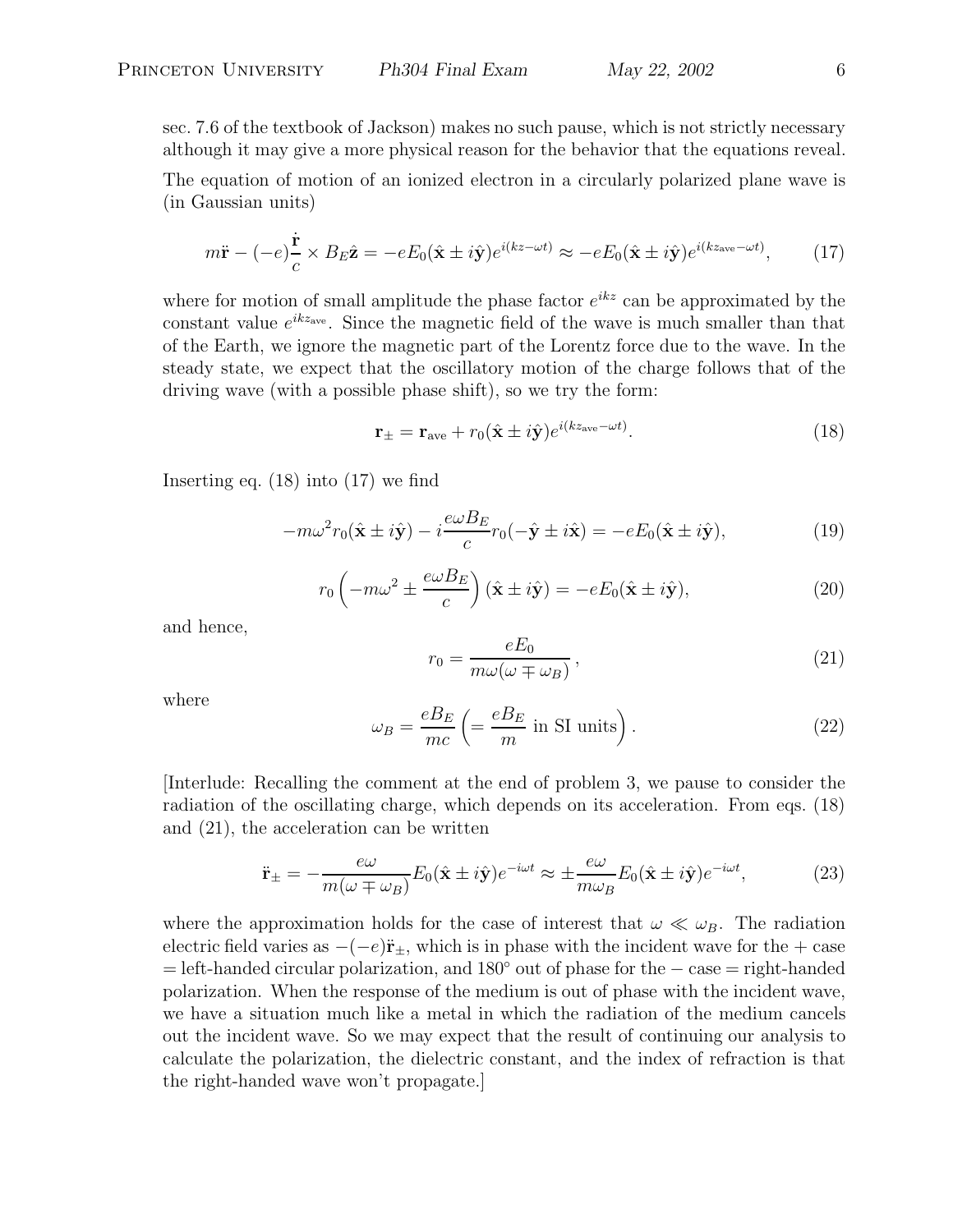Since  $\mathbf{r}_{\pm} - \mathbf{r}_{\text{ave}}$  measures the separation of an electron from its average position, the resulting polarization density is

$$
\mathbf{P}_{\pm} = N(-e)(\mathbf{r}_{\pm} - \mathbf{r}_{\text{ave}}) = -\frac{Ne^2}{m\omega(\omega \mp \omega_B)}\mathbf{E} \equiv \chi_{\pm}\mathbf{E},\tag{24}
$$

and the (relative) dielectric "constant" is

$$
\epsilon_{\pm} = 1 + 4\pi \chi_{\pm} = 1 - \frac{4\pi Ne^2}{m\omega(\omega \mp \omega_B)} = 1 - \frac{\omega_p^2}{\omega(\omega \mp \omega_B)},
$$
\n(25)

where the square of the plasma frequency is given by

$$
\omega_p^2 = \frac{4\pi Ne^2}{m} \left( = \frac{Ne^2}{\epsilon_0 m} \text{ in SI units} \right). \tag{26}
$$

For radio waves with  $\omega \ll \omega_B \approx \omega_p$ ,

$$
\epsilon_{\pm} \approx \pm \frac{\omega_p^2}{\omega \omega_B} \,. \tag{27}
$$

The phase velocity of the plane waves is related by

$$
v_{\text{phase}} = \frac{\omega}{k} = \frac{c}{n} = \frac{c}{\sqrt{\epsilon}}.
$$
\n(28)

Comparing eqs. (27) and (28) we see that the phase velocity is imaginary for righthanded waves  $(\epsilon_-)$ , which means that these waves are attenuated rapidly. Only the left-handed radio waves  $(\epsilon_+)$  propagate in the ionosphere, and their phase velocity is

$$
v_{\text{phase}} = c \frac{\sqrt{\omega \omega_B}}{\omega_p} \,. \tag{29}
$$

For these waves, the wave vector is related to frequency by

$$
k = \frac{\omega}{c}\sqrt{\epsilon_{+}} = \frac{\omega_{p}}{c}\sqrt{\frac{\omega}{\omega_{B}}},
$$
\n(30)

and so the group velocity is given by

$$
v_{\text{group}} = \frac{d\omega}{dk} = \frac{1}{dk/d\omega} = 2c \frac{\sqrt{\omega \omega_B}}{\omega_p} = 2v_{\text{phase}}.
$$
 (31)

Higher frequencies travel faster.

For waves with  $\omega \approx 10^5$  Hz and  $\omega_B \approx \omega_p \approx 10^7$  Hz,  $v_{phase} \approx c/10$ .

The difference in arrival times for pulses centered on frequencies  $\omega_1 = 10^5$  and  $\omega_2 =$  $2 \times 10^5$  Hz from the opposite side of the Earth  $(d = 2 \times 10^9$  cm, which used to be the definition of a centimeter) is

$$
\Delta t = \frac{d}{v_{g,1}} - \frac{d}{v_{g,2}} = \frac{d}{2c} \frac{\omega_p}{\sqrt{\omega_2 \omega_B}} \left( \sqrt{\frac{\omega_2}{\omega_1}} - 1 \right)
$$
  
= 
$$
\frac{2 \times 10^9}{2 \cdot 3 \times 10^{10}} \frac{10^7}{\sqrt{2 \times 10^5 \cdot 10^7}} \left( \sqrt{2} - 1 \right)
$$
  
\approx 0.1 s. (32)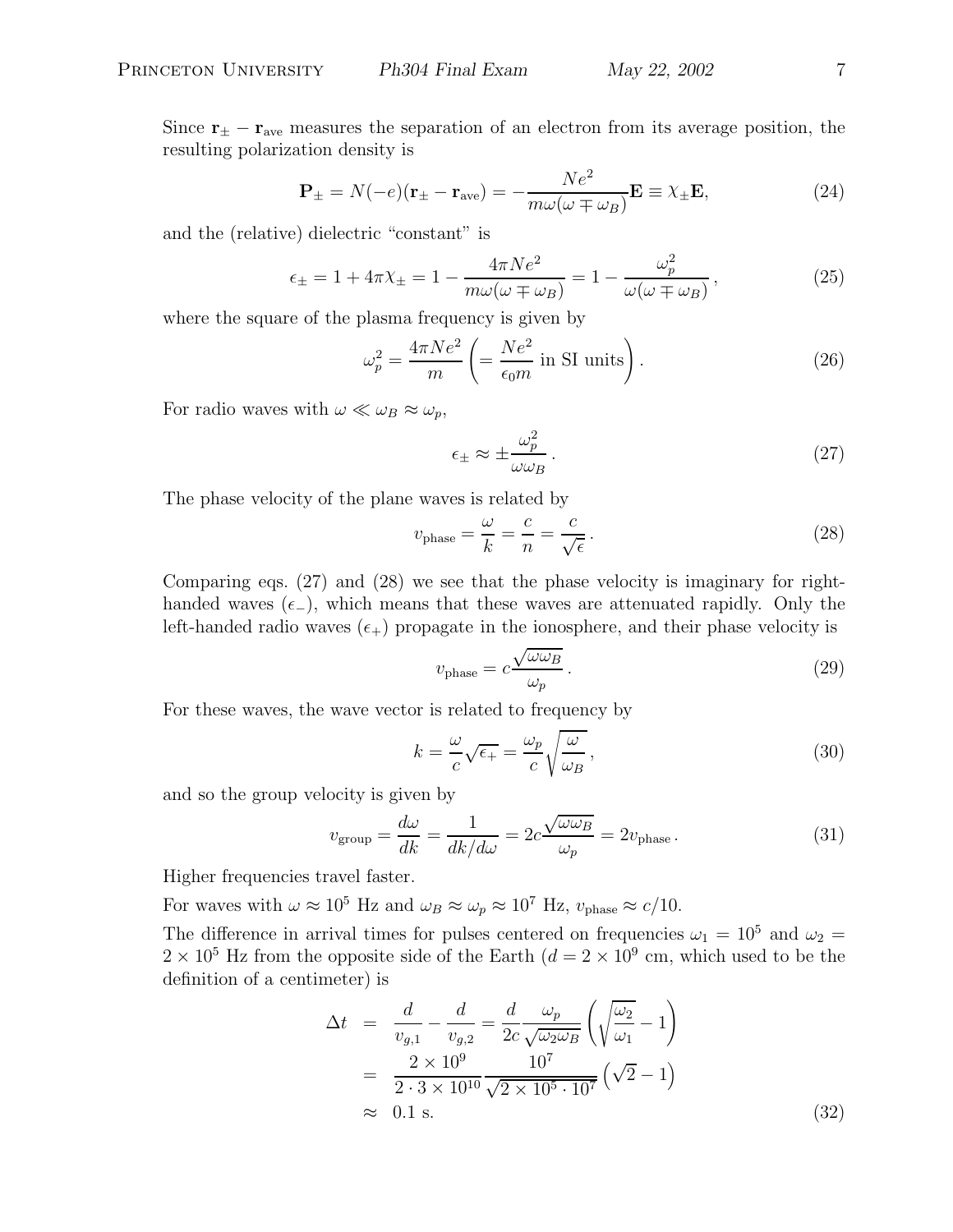3. **Thomson Scattering.** The incident plane wave  $\mathbf{E}_0 e^{i(kz-\omega t)}$  shakes the electron, which emits primarily electric dipole radiation if the motion in nonrelativistic. The emitted radiation is at the same frequency  $\omega$  as the incident wave, and is often interpreted as due to scattering of the incident wave.

The total radiated power follows quickly from the Larmor formula:

$$
\langle P_{\text{radiated}} \rangle = \frac{1}{4\pi\epsilon_0} \frac{2e^2 \langle a^2 \rangle}{3c^3} = \frac{1}{4\pi\epsilon_0} \frac{e^2 (eE_0/m)^2}{3c^3} = 4\pi\epsilon_0 c \frac{r_e^2 E_0^2}{3},\tag{33}
$$

since  $F_{\text{max}} = ma_{\text{max}} = eE_0$ ,  $\langle a^2 \rangle = a_{\text{max}}^2/2$ , and the classical electron radius is defined by  $r_e = e^2/4\pi\epsilon_0 mc^2$ . The incident power per unit area is given by the Poynting vector:

$$
\langle P_{\text{incident}} \rangle = \langle S \rangle = \frac{1}{2\mu_0} E_0 B_0 = \frac{1}{2\mu_0 c} E_0^2 = \frac{\epsilon_c c}{2} E_0^2,\tag{34}
$$

since  $E_0 = cB_0$  for a plane wave in vacuum, and  $\epsilon_0\mu_0 = c^2$ . Hence, the total cross section is given by

$$
\sigma_{\text{total}} = \frac{\langle P_{\text{scattered}} \rangle}{\langle P_{\text{incident}} \rangle} = \frac{8\pi}{3} r_e^2 \left( = \frac{\mu_0^2 e^4}{6\pi m^2} = \frac{e^4}{6\pi \epsilon_0^2 m^2 c^2} \right). \tag{35}
$$

which is known as the Thomson scattering cross section. The cross section has dimension  $(\text{length})^2 =$  an area.

To obtain the angular distribution, we recall that dipole radiation varies as  $\sin^2 \alpha$ , where  $\alpha$  is the angle between the direction of the acceleration and the direction to the observer. That is,

$$
\frac{d\left\langle P_{\text{radiated}}\right\rangle}{d\Omega} = A\sin^2\alpha,\tag{36}
$$

so that

$$
\langle P_{\text{radiated}} \rangle = \int \frac{d \langle P_{\text{radiated}} \rangle}{d\Omega} d\Omega = 2\pi A \int \sin^2 \alpha \, d\cos \alpha = 2\pi A \int_{-1}^{1} (1 - \cos^2 \alpha) \, d\cos \alpha
$$

$$
= 2\pi A \left( 2 - \frac{2}{3} \right) = \frac{8\pi}{3} A. \tag{37}
$$

Comparing with eq. (33) we see that

$$
A = \frac{\epsilon_0 c r_e^2 E_0^2}{2},\tag{38}
$$

so that

$$
\frac{d\left\langle P_{\text{radiated}}\right\rangle}{d\Omega} = \frac{\epsilon_0 cr_e^2 E_0^2}{2} \sin^2 \alpha. \tag{39}
$$

If the incident wave is polarized in the  $x$  direction, then the acceleration is along the x axis, and the angle between the acceleration and the observer is  $\alpha = 90^{\circ} - \theta$ . Thus,

$$
\frac{d\left\langle P_{x\text{ pol}}\right\rangle}{d\Omega} = \frac{\epsilon_0 cr_e^2 E_0^2}{2} \cos^2 \theta,\tag{40}
$$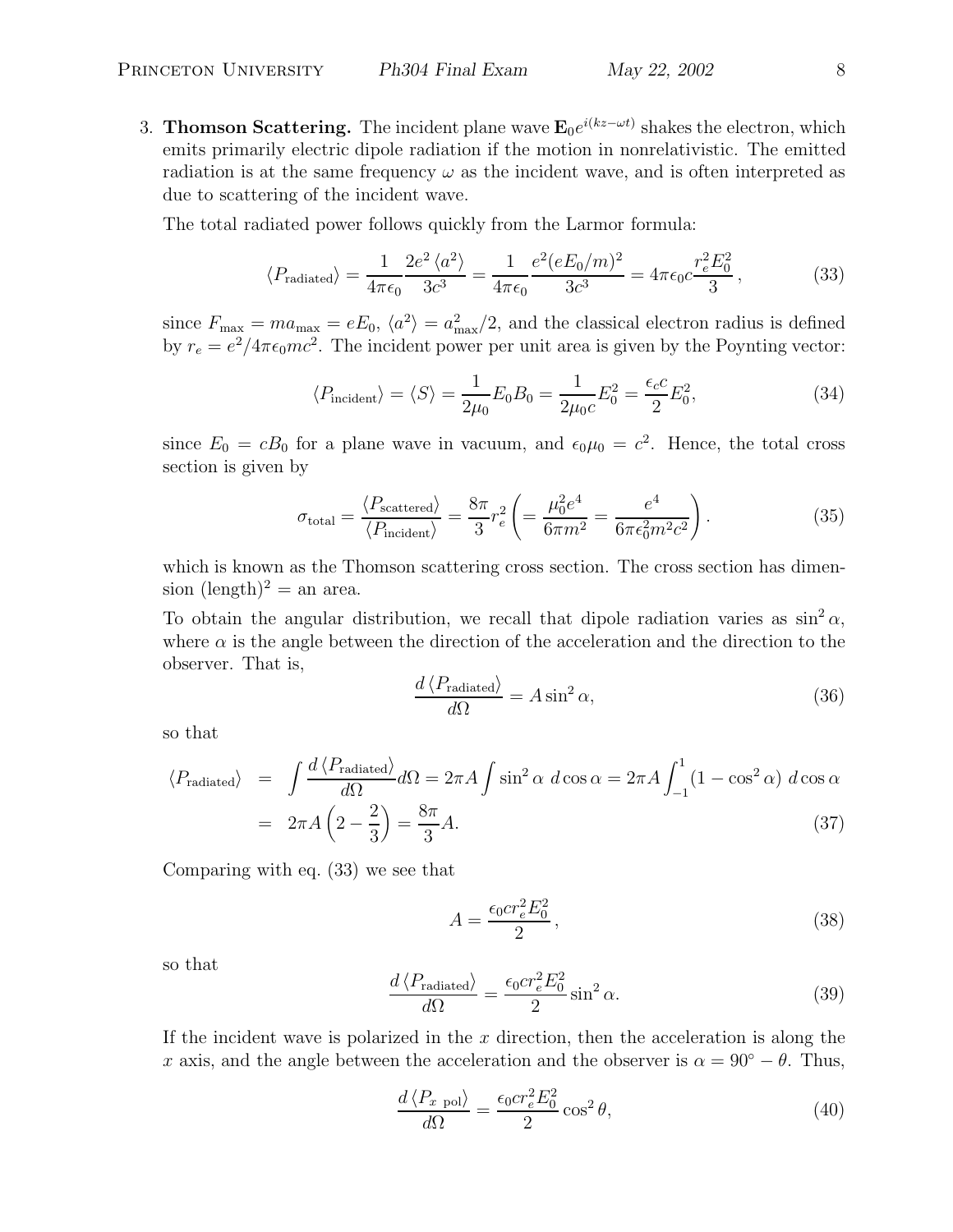and

$$
\frac{d\sigma_{x \text{ pol}}}{d\Omega} = \frac{d \left\langle P_{x \text{ pol}} \right\rangle / d\Omega}{\left\langle P_{\text{incident}} \right\rangle} = r_e^2 \cos^2 \theta. \tag{41}
$$

However, if the incident wave is polarized in the  $y$  direction, then the angle between the acceleration and the observer is always 90◦, so we have

$$
\frac{d\sigma_{y\text{ pol}}}{d\Omega} = \frac{d\left\langle P_{y\text{ pol}}\right\rangle/d\Omega}{\left\langle P_{\text{incident}}\right\rangle} = r_e^2.
$$
 (42)

The differential cross section for unpolarized light is the average of eqs. (41) and (42):

$$
\frac{d\sigma_{\text{unpol}}}{d\Omega} = r_e^2 \frac{1 + \cos^2 \theta}{2} \,. \tag{43}
$$

As a check, we recalculate the total cross section:

$$
\sigma_{\text{unpol}} = \int \frac{d\sigma_{\text{unpol}}}{d\Omega} d\Omega = 2\pi r_e^2 \int_{-1}^1 \frac{1 + \cos^2 \theta}{2} d\cos \theta = \pi r_e^2 \left( 2 + \frac{2}{3} \right) = \frac{8\pi}{3} r_e^2. \tag{44}
$$

To discuss scattering of a circularly polarized wave, we need a bit more detail. But it suffices to recall that the scattered intensity depends on the square of the electric (or magnetic) field, and that the radiation electric field varies as the perpendicular component of the acceleration. For  $\mathbf{E}_{\pm} = E_0(\hat{\mathbf{x}} \pm i\hat{\mathbf{y}})e^{i(kz-\omega t)}$ , we again have that the acceleration is  $\mathbf{a}_{\pm} \propto (\hat{\mathbf{x}} \pm i\hat{\mathbf{y}})$ . According to the observer in the x-z plane,  $\mathbf{a}_{\pm,\perp} \propto$  $(\cos \theta \hat{\mathbf{x}} \pm i\hat{\mathbf{y}})$ . Hence,

$$
\frac{d\sigma_{\pm}}{d\Omega} \propto |\mathbf{E}_{\text{rad}}|^2 \propto |\mathbf{a}_{\pm,\perp}|^2 \propto \cos^2 \theta + 1,\tag{45}
$$

which is the same for both left- and right-handed polarization. Again, the total cross section must be given by eq.  $(35)$ , so the normalization follows from eqs.  $(43)$  and  $(44)$ :

$$
\frac{d\sigma_{\pm}}{d\Omega} = r_e^2 \frac{1 + \cos^2 \theta}{2} \,. \tag{46}
$$

[Differences between the scattering of unpolarized, left- and right-handed circularly polarized waves arise only when we keep track of the polarization of the scattered wave as well.]

#### **Supplement 1: The Origin of the Index of Refraction.**

[Adapted from Vol I, secs. 30-7, 31-1,2 of the Feynman Lectures on Physics.]

We combine the results of probs. 2 and 3 to show how the sum of the incident wave plus the forward scattered wave in a medium gives a wave that has phase velocity  $c/n$ , where  $n$  is the index of refraction.

First, we note that while the usual interpretation of the index of refraction is that it changes the phase velocity of a wave, we can equivalently think of it as causing a (spatially varying) phase shift in the wave. To see this, consider a plane wave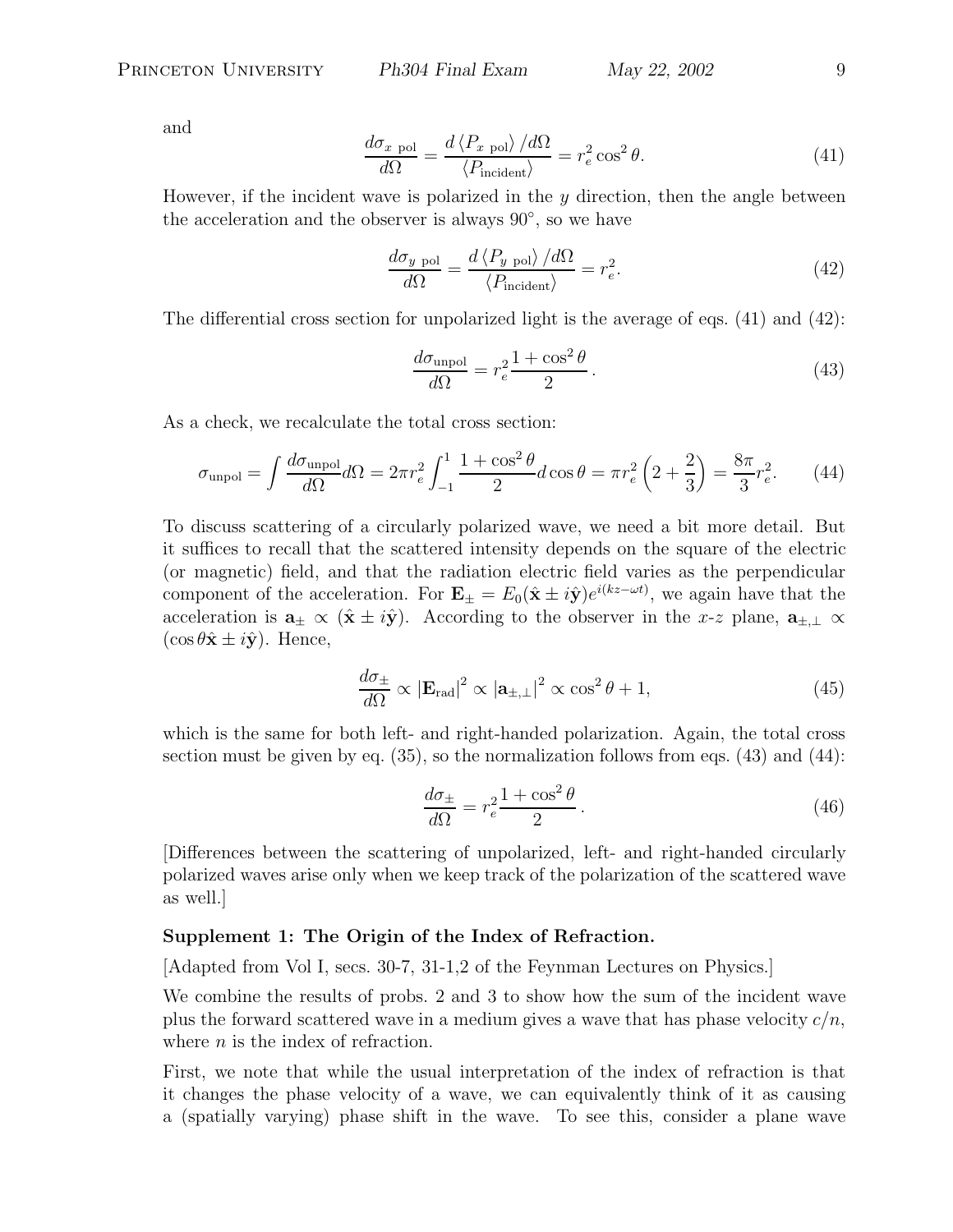$\mathbf{E}_0e^{i(kz-\omega t)}$  that is incident on a dielectric medium that occupies the space  $z > 0$ . Inside the medium, the wave vector k' is relative by  $k' = n\omega/c = nk$ , so for  $z > 0$  the wave propagation is described by

$$
\mathbf{E}_0 e^{i(k'z - \omega t)} = \mathbf{E}_0 e^{i(kz - \omega t + (k'-k)z)} = \mathbf{E}_0 e^{i(kz - \omega t + (n-1)\omega z/c)}.
$$
 (47)

Thus, we can say that the effect of the index n is to induce the phase shift  $(n-1)\omega z/c$ after the wave has propagated distance z.

We now wish to show that this phase shift is due to the effect of the radiation of the electrons in the medium, which are accelerated by the incident wave. Following the suggestion of Feynman, we restrict our calculation to the case of a thin slab of medium that extend from  $z = 0$  to  $\Delta z$ , and we consider an observer at  $(0, 0, z \gg \Delta z)$ .

For a slab of thickness  $\Delta z$ , the total phase shift impressed on a passing wave is  $(n-1)\omega\Delta z/c$ , so the observer detects the waveform

$$
\mathbf{E}_0 e^{i(kz - \omega t + (n-1)\omega \Delta z/c)} \approx \mathbf{E}_0 e^{i(kz - \omega t)} + i(n-1)\frac{\omega}{c} \Delta z \mathbf{E}_0 e^{i(kz - \omega t)}.
$$
 (48)

This is the superposition of the incident wave, plus a term proportional to  $\Delta z$  that we wish to interpret as due to the scattered wave.

Therefore, we now add up the scattered wave amplitudes due to the many electrons in the thin slab, as seen been the observer. We recall that the radiation electric field can be written

$$
\mathbf{E}_{\rm rad} = \frac{1}{4\pi\epsilon_0 c^2} \left( \left( \int \frac{[\mathbf{j}]}{R} d\mathrm{Vol} \times \hat{\mathbf{n}} \right) \times \hat{\mathbf{n}} \right) = -\frac{1}{4\pi\epsilon_0 c^2} \int \frac{[\mathbf{j}_{\perp}]}{R} d\mathrm{Vol},\tag{49}
$$

where  $R$  is the distance from the observer to an electron. The current  $J$  is due to the acceleration of the electrons of the medium, whose density is N per unit volume. Thus,

$$
\dot{\mathbf{J}} = N(-e)\mathbf{a} \tag{50}
$$

We will consider the specific example of problem 2, in which the medium consists of ionized electrons immersed in a constant magnetic field  $\mathbf{B} = B_E \hat{z}$ . The incident wave has either left-  $(+)$  or right-handed  $(-)$  circular polarization, as given by eq. (1). [This example is perhaps not ideal, in that the methods used below hold only when the index is near unity, which is not the case for radio wave propagation in the ionosphere.]

From eqs. (18) and (21), we find the acceleration of an electron to be

$$
\mathbf{a}_{\pm} = -\omega^2 \frac{e}{m\omega(\omega \mp \omega_B)} E_0(\hat{\mathbf{x}} \pm i\hat{\mathbf{y}}) e^{i(kz_{\text{ave}} - \omega t)} \approx -\omega^2 \frac{e}{m\omega(\omega \mp \omega_B)} \mathbf{E}_0 e^{-i\omega t}, \quad (51)
$$

where we ignore the acceleration of an electron due to the radiated fields of other electrons, where  $\omega_B = eB_0/m$ , and we suppose that  $\Delta z \ll \lambda$  so that  $e^{ikz_{\text{ave}}} \approx 1$ .

We will evaluate the integral  $(49)$  in cylindrical coordinates, where the position of an electron is  $(r, \phi, z) \approx (r, \phi, 0)$ , so that  $R^2 = r^2 + z^2$  with  $(0, 0, z)$  being the coordinate of the observer. The retarded time is  $t' = t - R/c$ . Thus,

$$
[\dot{\mathbf{J}}] = \omega^2 \frac{Ne^2}{m\omega(\omega \mp \omega_B)} \mathbf{E}_0 e^{-i\omega t} e^{i\omega R/c}
$$
\n(52)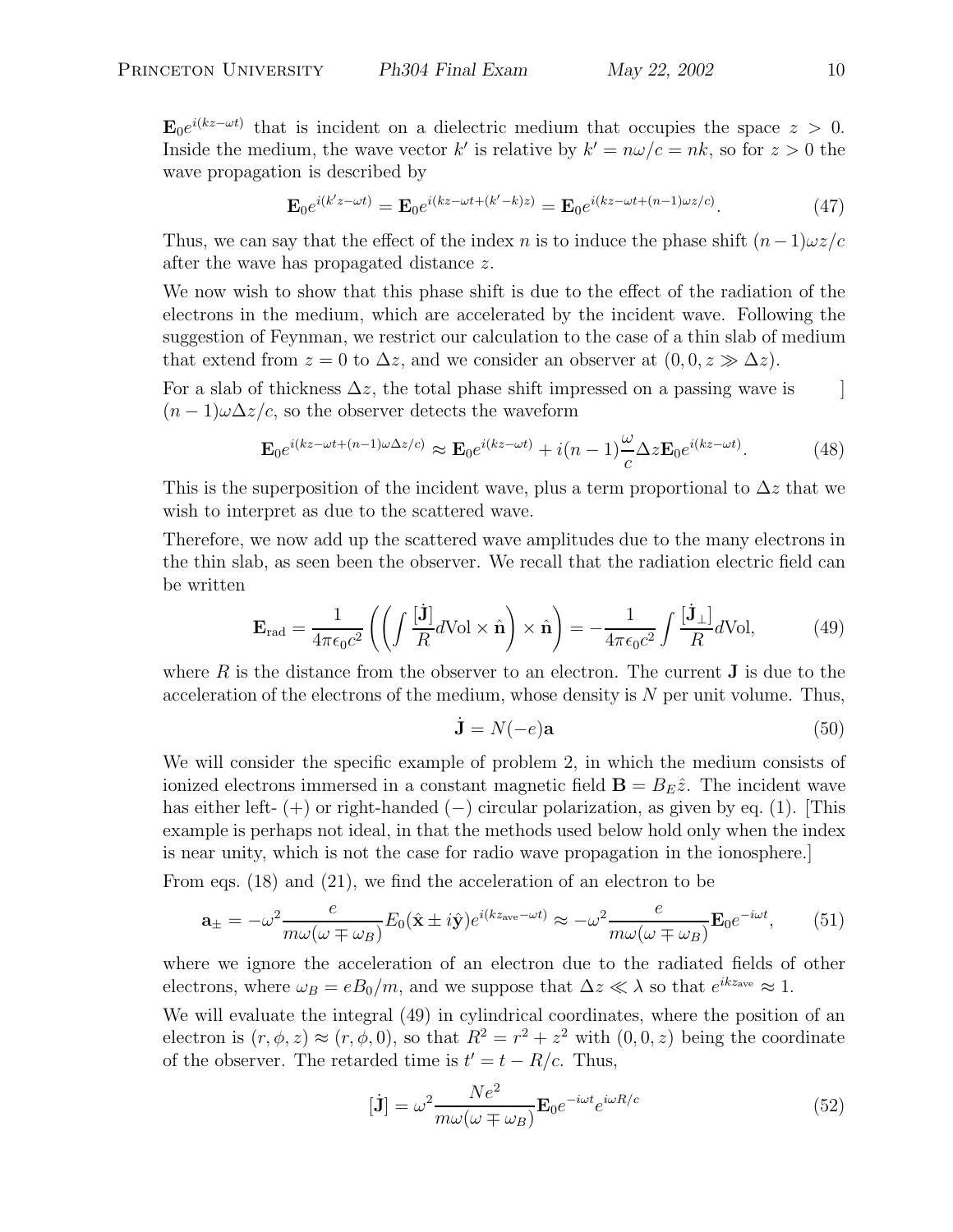To calculate the radiation field, we need  $[J_\perp]$ , which we then integrate over all electrons in the thin slab. The z component of  $[\mathbf{J}_\perp]$  thereby integrates to zero, so what matters is the projection of  $[\mathbf{J}_{\perp}]$  onto the x-y plane. Now, the magnitude of  $[\mathbf{J}_{\perp}]$  is  $z/R$  times the magnitude of  $[J]$ , and the magnitude of the projection of  $[J_{\perp}]$  onto the x-y plane is also  $z/R$  times the magnitude of  $[\mathbf{J}_\perp]$ . That is, the relevant factor is  $[\mathbf{J}]z^2/R^2$ . The volume element is  $2\pi r dr \Delta z$ , so eq. (49) becomes

$$
\mathbf{E}_{\text{rad}} = -\frac{2\pi}{4\pi\epsilon_0 c^2} \omega^2 \Delta z \frac{Ne^2}{m\omega(\omega \mp \omega_B)} \mathbf{E}_0 e^{-i\omega t} \int_0^\infty r \, dr \frac{e^{i\omega R/c}}{R} \frac{z^2}{R^2}
$$
\n
$$
= -\frac{\omega^2}{2c^2} \Delta z \frac{\omega_p^2}{\omega(\omega \mp \omega_B)} \mathbf{E}_0 e^{-i\omega t} \int_z^\infty dR \, e^{i\omega R/c} \frac{z^2}{R^2}
$$
\n
$$
\approx -\frac{\omega^2}{2c^2} \Delta z \frac{\omega_p^2}{\omega(\omega \mp \omega_B)} \mathbf{E}_0 e^{-i\omega t} \int_z^\infty dR \, e^{i\omega R/c}
$$
\n
$$
= i \frac{\omega}{2c} \Delta z \frac{\omega_p^2}{\omega(\omega \mp \omega_B)} \mathbf{E}_0 e^{-i\omega t} [e^{i\omega \infty/c} - e^{i\omega z/c}]
$$
\n
$$
= -i \frac{\omega}{2c} \Delta z \frac{\omega_p^2}{\omega(\omega \mp \omega_B)} \mathbf{E}_0 e^{i(kz - \omega t)}, \qquad (53)
$$

where the plasma frequency is  $\omega_p^2 = Ne^2/\epsilon_0 m$ , and in the 3rd and 4rth lines above<br>we have recognized that the main contribution to the integral comes from the region we have recognized that the main contribution to the integral comes from the region  $r \lesssim z$  where we approximate  $z^2/R^2$  by unity.

Comparing with eq. (48), we identify

$$
n_{\pm} - 1 \approx -\frac{1}{2} \frac{\omega_p^2}{\omega(\omega \mp \omega_B)}.
$$
\n(54)

Thus, so long as  $n-1$  is small, we can write

$$
n_{\pm}^2 \approx \left(1 - \frac{1}{2} \frac{\omega_p^2}{\omega(\omega \mp \omega_B)}\right)^2 \approx 1 - \frac{\omega_p^2}{\omega(\omega \mp \omega_B)},\tag{55}
$$

which is the same as we found in prob. 2 via  $n_{\pm}^2 = \epsilon_{r,\pm}$ .

Note that if the observer had been at  $(0, 0, -z)$  the reflected would be detected. Since the acceleration is in the x-y plane, the strength of the radiation is the same in the  $+z$ and  $-z$  directions. The electric field radiated by a thin (dielectric) slab is 90 $\degree$  out of phase with the incident wave. Thus we can summarize:

$$
\mathbf{E}_{\text{transmitted}} = \mathbf{E}_0 (1 + i\alpha), \tag{56}
$$

$$
\mathbf{E}_{\text{reflected}} = \mathbf{E}_0(i\alpha), \tag{57}
$$

For a thin slab where  $\alpha$  is small, the transmitted and reflected waves are very close to  $90^\circ$  out of phase.